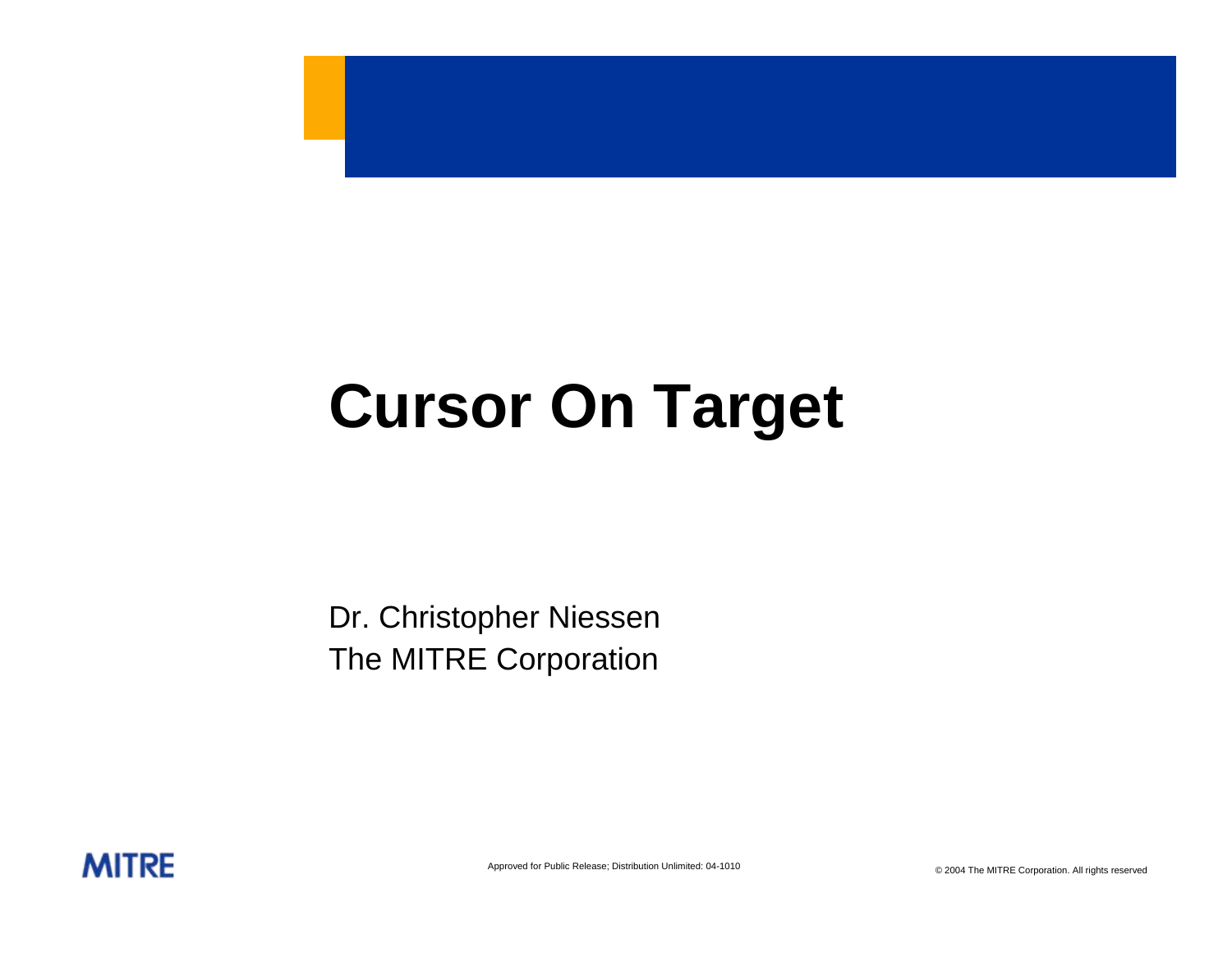

hard to be accurate and timely.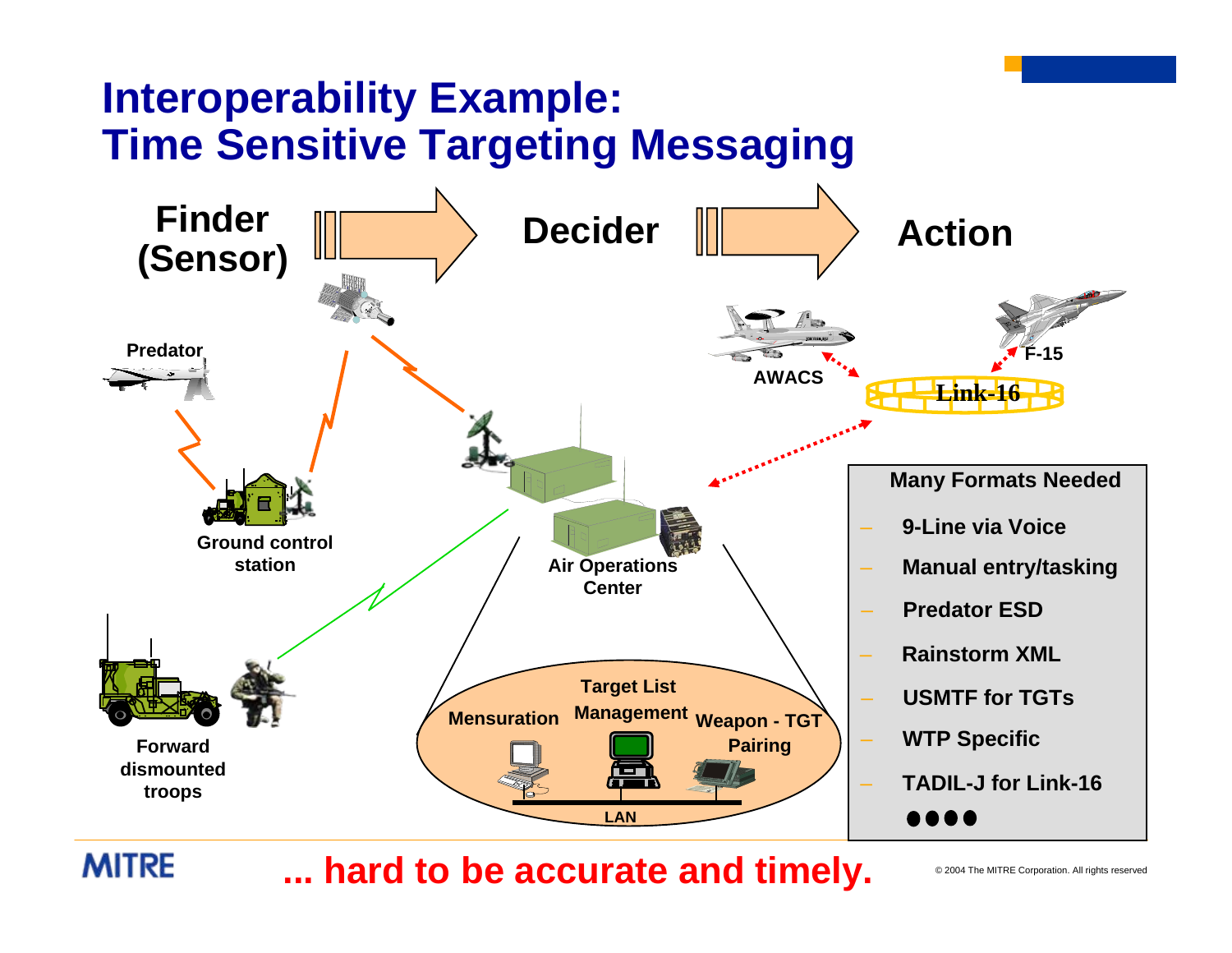## **Complexity of Standards Hampers Improvement**

5 JVMF (non-compatible) versions & growing



*Never Fully Built & Subsets Are Different!*

#### **MITRE**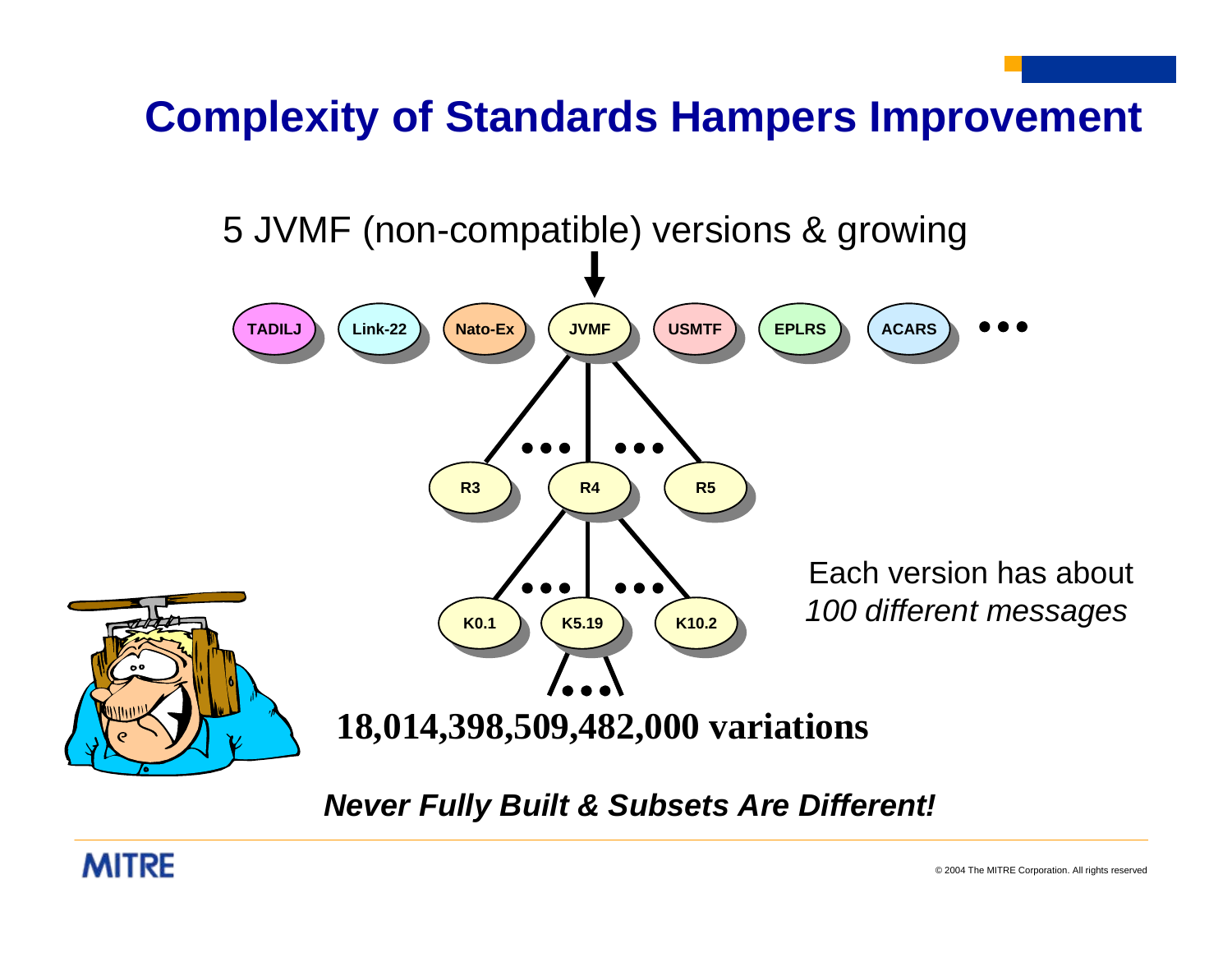#### **A Way Out – Loose Couplers Focus on Intersection not Union**

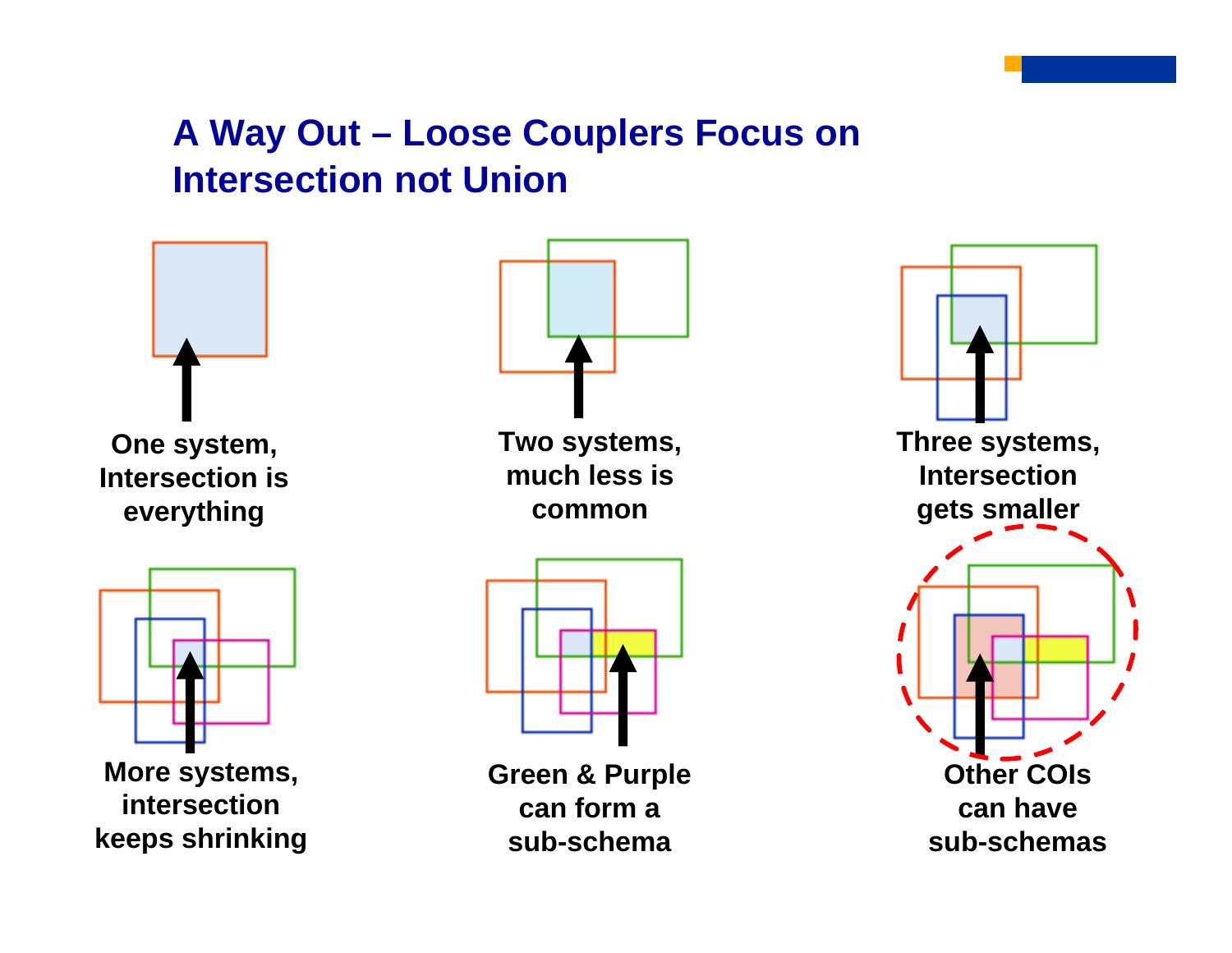#### **Look at What's Used, not Spec'd - TADIL-J Message Usage**



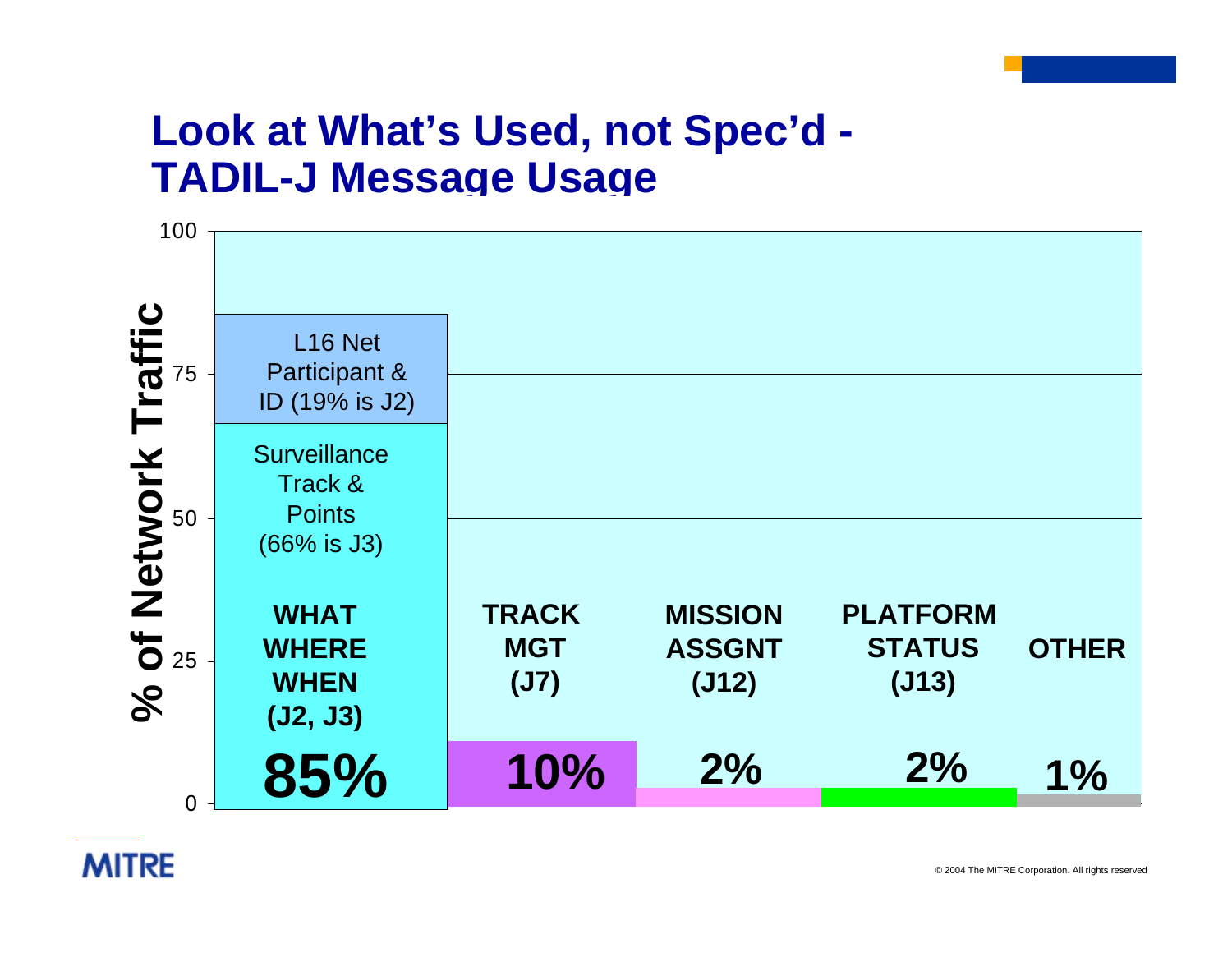#### **Why Is This "Common Format" Different?**

 **Makes extensive use of information** *encapsulation* **and XML for**  *simple, extensible, hierarchical, machine-readable* **schemas**



**Top level schema contains very little, but offers a lot:**

- *<what>* **{** *observation | capability | tasking | reservation* **}**
- *<where>*  **actually a "volume" of space**
- *<when***> actually an "interval" of time**
- *<details>* **embeds the next level of detail**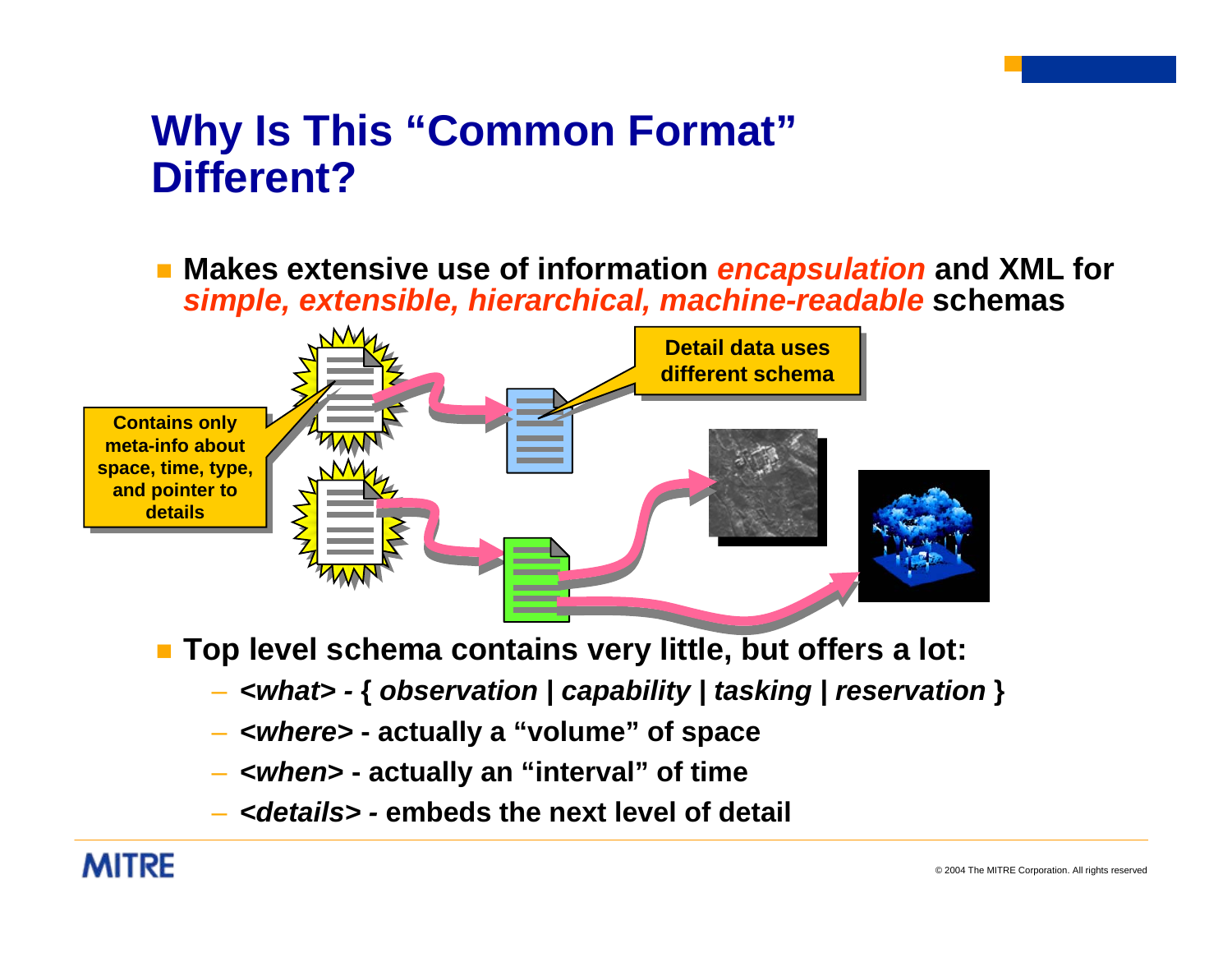#### **Example: UAV Domain**

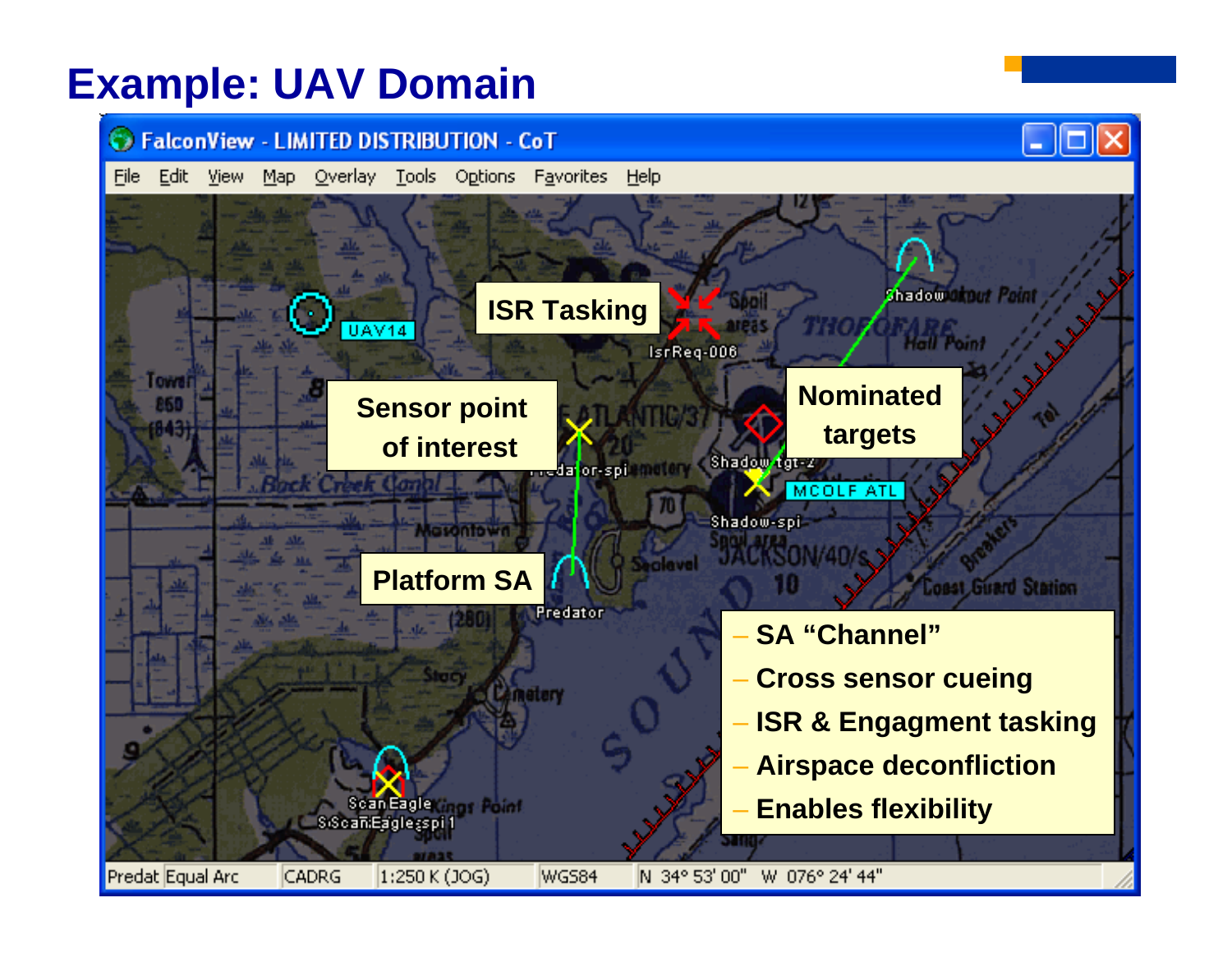### **Summary-CoT Approach:**

#### **Doesn't Try to Do Everything—Just the most important**

- **Minimum set of key information common to all systems (What, Where, When and explicit quality)**
- **Provide "hooks" for arbitrary extension**
- **Use Simple Standard (XML)—Backward compatible**
	- **Adaptable by nearly all systems with only modest efforts (from \$2 processors to \$200,000 terminals)**
- Network-centric—Cost and Value Scalability
	- **Cost grows as N users, not N squared**
	- **Value grows as N squared, not N**
	- **Entirely open (no licensing fees, no "secrets")**
- **Readily Reconfigurable—Approach handles unforeseen needs**
	- **Using publish and subscribe, new 'finders', 'deciders', 'shooters', and mission threads can be created rapidly without large-scale coordination**
- **Gaining wide spread acceptance and usage**
	- **90+ US DoD from proof of concept prototype to fielded systems of record using CoT**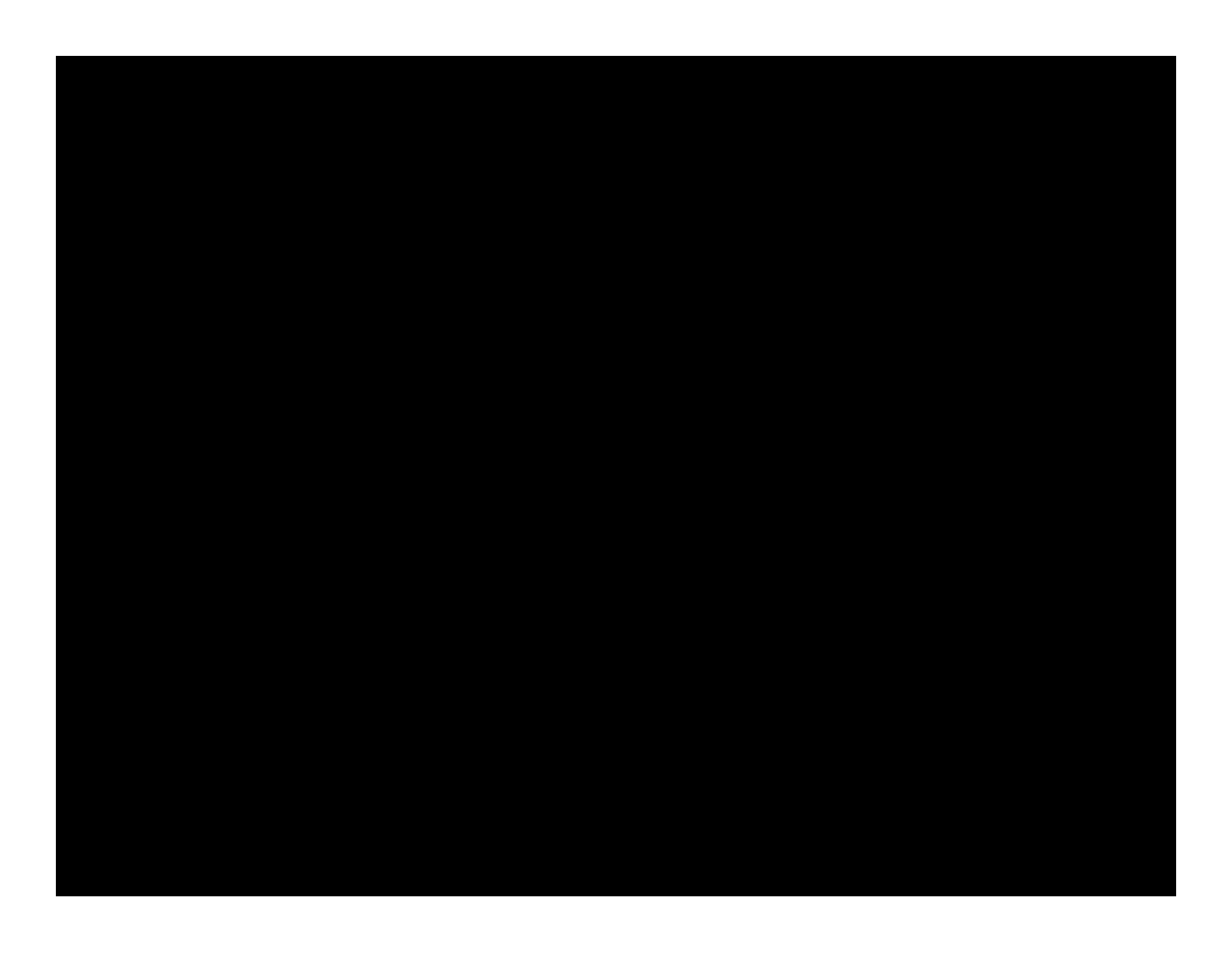### **One Approach: Numerous Complex Translators**



**This is a long-term interoperability and maintenance nightmare…**

**(E.g., When MIL-STD-6016C comes out, how many systems must change?)**

**(E.g., How many systems implement "the full" standard?)**

**(E.g., How do you "synchronize" rollout of standards versions?)**

**(E.g., Will I need to carry** *another* **radio to talk to a new link?)**

#### **MITRE**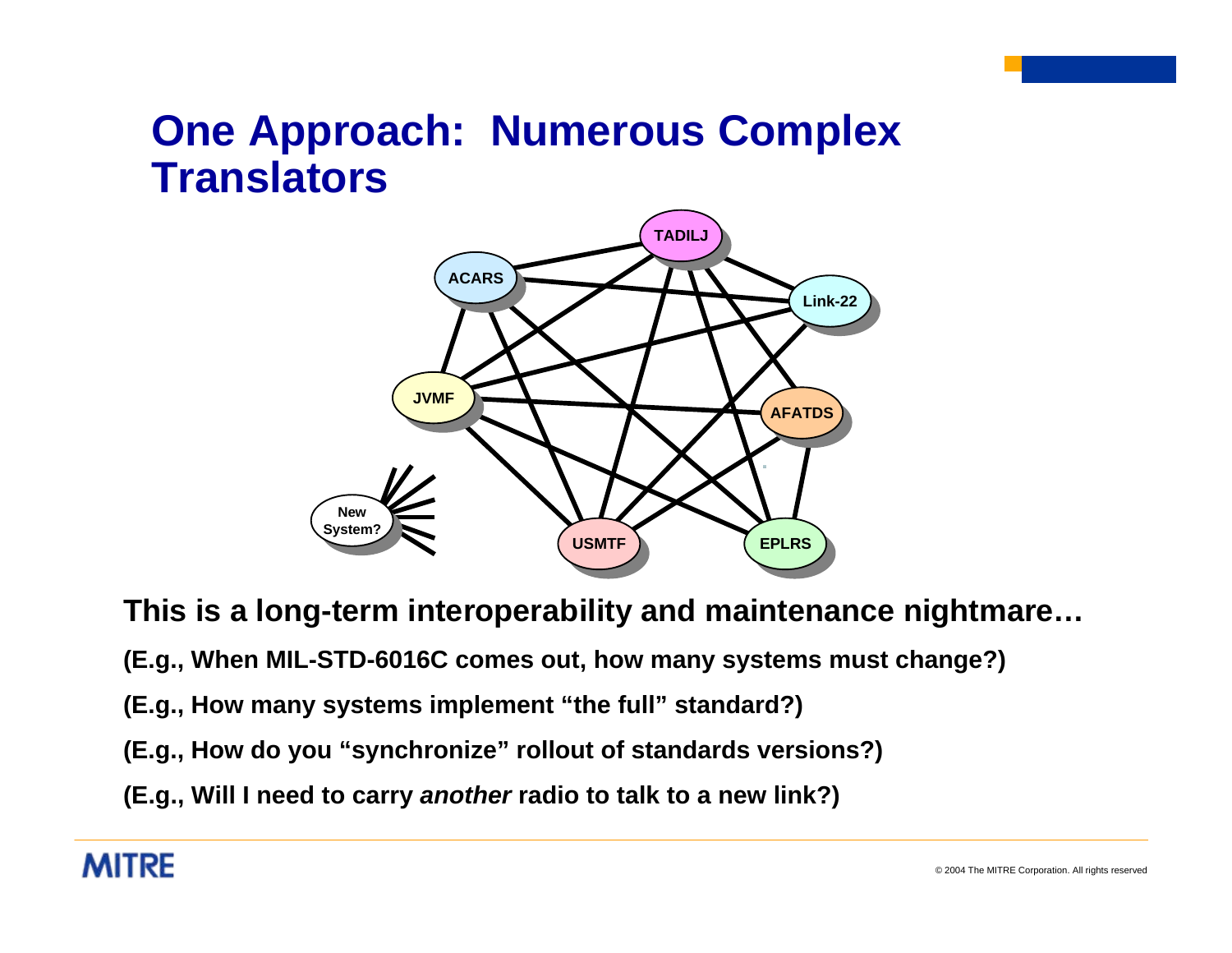## **Key Observation: Most Tactical Data Needs are Very Similar**

- **Similar exchange of time-sensitive position info is crucial for**
	- **Blue-force tracking**
	- **Spot reports**
	- **Air space deconfliction**
	- **Unattended sensor monitoring**
	- **Sensor queuing**

– **...**

- **Real-time targeting**
- **Materiel management**



- **Network power increases rapidly with the number of users**
	- **Want all users to have potential access**
- **Create a** *common neutral XML format* **(Cursor on Target) for**  *just the key items* **that participants translate to for extensible machine-to-machine meta-data tagging** *(scales as N vs N2)*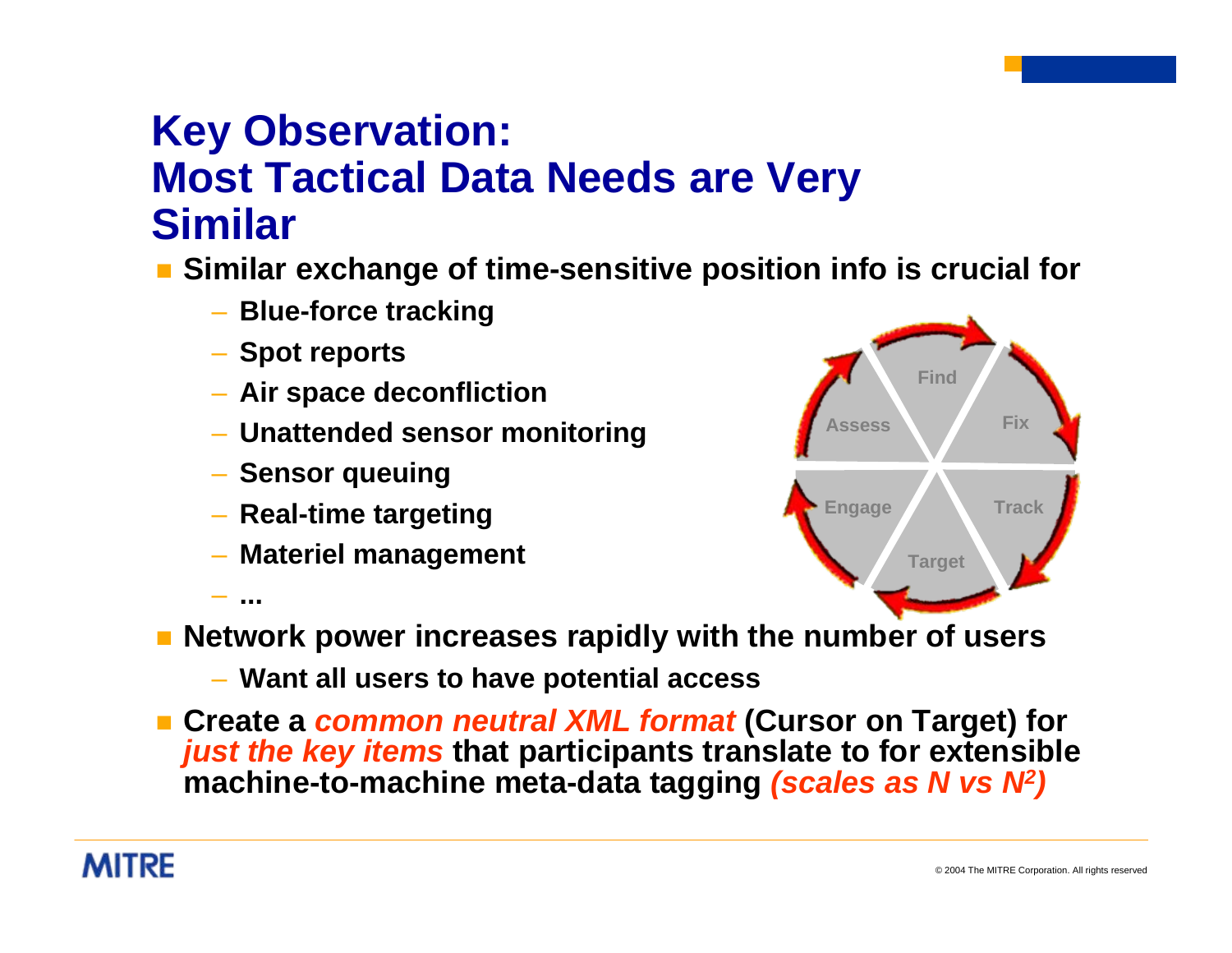#### **But What's the XML** *Really* **Look Like?**

**The** *key* **information (What, Where, When) is contained in the root schema, "dumb" apps need nothing more.**

**Additional "details" are added (and removed) as needed by individual producer/consumer** *communities*

```
<?xml version='1.0' standalone='yes'?>
<?xml version='1.0' standalone='yes'?>
<?xml version='1.0' standalone='yes'?>
<event version='2.0' uid='H#File12#16' time='2003-08-04T18:41:09.00Z' start='2003-08-04T18:41:09.00Z' 
\frac{1}{2003} -08-05-05-05-05 (41:09.002) type='a-h-G-E-W-A-L' how='m-i' >
 -<br>spoint lat='30.632015000' lon='-86.736893333' le='3.300000' hae='11.439421' ce='3.0</a>
   \epsilon-debuari<br>
<_flow-tags_ debug="2005-10-12T11:28:04.00Z" />
  \det i1<point lat='30.632015000' lon='-86.736893333' le='3.300000' hae='11.439421' ce='3.000000' />
<point lat='30.632015000' lon='-86.736893333' le='3.300000' hae='11.439421' ce='3.000000' />
   \frack course="120.1" speed="23.9"/>
    \frac{1}{2} speed \frac{1}{2} speed \frac{1}{2}.
   <mensuration . . . />
<mensuration . . . />
\overline{\phantom{a}} /event>
 , \circ \circ \circ \circ \circ<?xml version='1.0' standalone='yes'?>
 <detail></detail>
```